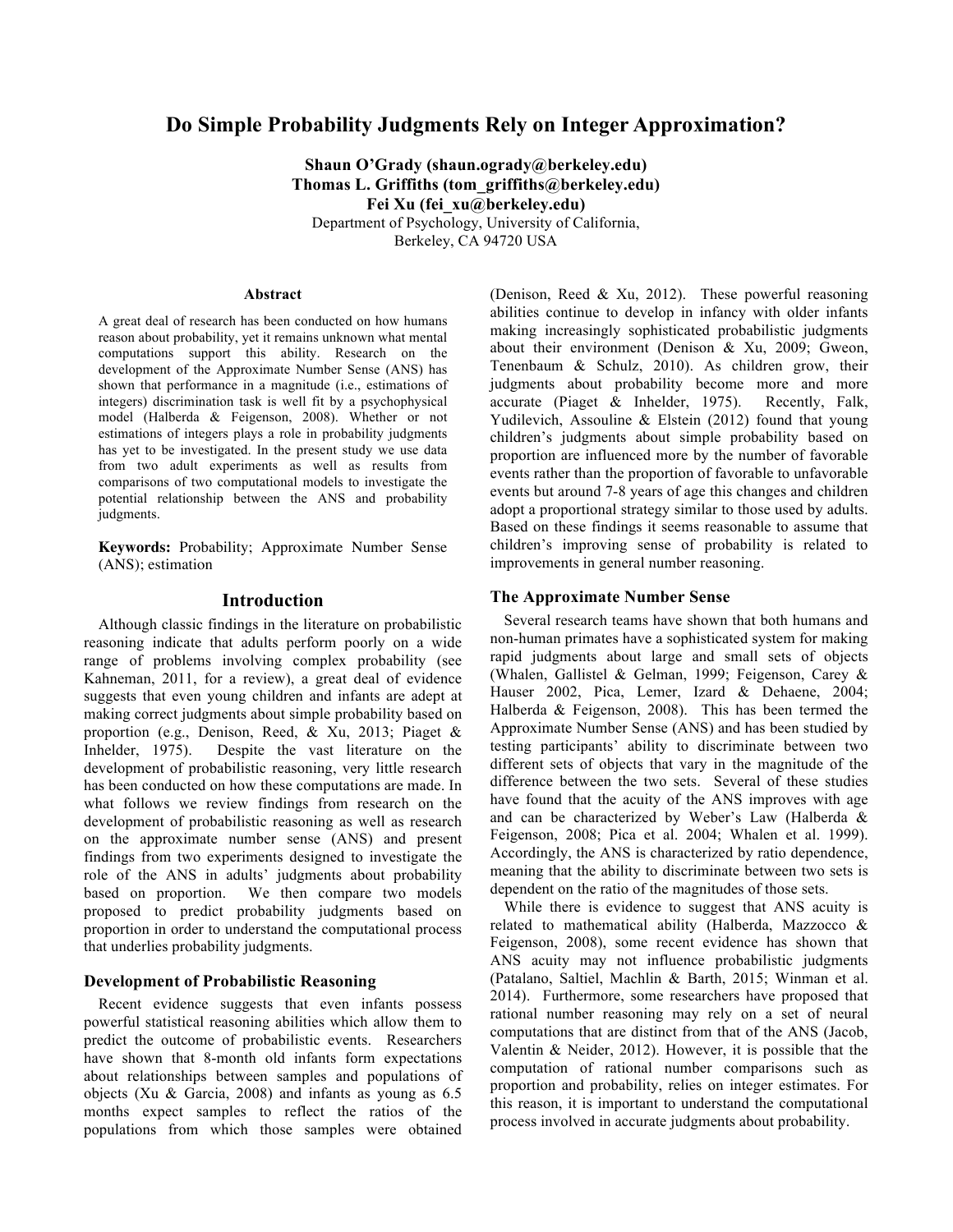# **Experiment 1: Evaluating Proportions.**

Do adults use the approximate number system to reason about the difference between two proportions? To answer this question, we devised a computer-based experiment in which participants are presented with two distributions of red and white marbles and asked to pick the distribution that was most likely to yield a target color marble. If the ANS is recruited when making judgments about probability, then ANS acuity should be negatively correlated with performance on a two-alternative forced-choice task requiring the judgment of probability based on proportion. Additionally, as predicted by Weber's Law, there should be an effect of the distance between the ratios of compared proportions. Finally, if adults are making accurate judgments their responses should be based on the proportion of favorable to non-favorable events rather than the total number of favorable events.

### **Methods**

The methods reported below were originally designed for a study involving young children and for this reason the methods were presented to adults in a child-friendly manner. Only the data from adults is presented below as we are still collecting data from 6- to 12-year-old children.

**Participants** Forty-eight adult undergraduates (Mean age: 22.62; 37 female) from Psychology classes at UC Berkeley were recruited for participation in this study.

**Measures & Stimuli** Images were designed using Blender 2.72, 3D animation software (http://www.blender.org/) and consisted of two groups of red and white marbles separated by a black partition. The proportions used are presented in Table 1. All images were presented on a MacBook Pro laptop (OSX; 1280 x 800) using the MatLab programing language with psychToolbox (Brainard, 1997; Pelli, 1997; Kleiner et al, 2007). In order to measure the acuity of participants' approximate number sense, participants played Panamath a game designed to measure the acuity of the ANS (http://panamath.org/) for 10 minutes after the probability task.



 **Figure 1**: Example images used in Experiment 1. (a)Example of a total equal trial. (b) Example of a target equal trial

**Procedure** Participants sat about 60 centimeters from the laptop on which the probability game and Panamath task were presented. On the initial screen, participants saw a Big Bird character with two bags on either side and were told that Big Bird really likes red marbles. They were then told that Big Bird is going to close his eyes and take a marble from one of two groups of marbles. Their job was to tell Big Bird which group to take a marble from to help him collect as many of his favorite color marbles as possible. Participants then played four practice trials in which they saw a group of red marbles on one side and a group of white marbles on the other side.

Two types of trials were used for each ratio of ratios listed in Table 1. On 'total equal' trials both groups of marbles contained 100 marbles while on 'target equal' trials the number of Big Bird's favorite color marbles in each group was equal. See Figure 1 for an example image of the two trial types. If participants are using a strategy based on choosing the distribution with the greatest amount of favorable marbles, they should perform at around chance levels on target equal trials.

All of the images were presented on screen for 500ms in order to prevent participants from counting the marbles. Participants played the game for 40 trials presented in one of two orders for both red and white target colors. Trial order and target color were counterbalanced across subjects. Adults participants were told that the game was originally made for young children and therefore used a lot of child friendly language.

| Table 1: Ratios of marbles used in Experiment 1. |  |  |  |
|--------------------------------------------------|--|--|--|
|--------------------------------------------------|--|--|--|

| Ratio of | Bag 1 | Bag 2 | Ratio of | Bag 1 | Bag 2 |
|----------|-------|-------|----------|-------|-------|
| ratios   | prop. | prop. | ratios   | prop. | prop. |
| 14.00    | 0.70  | 0.05  | 2.33     | 0.70  | 0.30  |
| 11.00    | 0.55  | 0.05  | 2.00     | 0.60  | 0.30  |
| 10.00    | 0.50  | 0.05  | 1.83     | 0.55  | 0.30  |
| 9.00     | 0.90  | 0.10  | 1.75     | 0.70  | 0.40  |
| 8.00     | 0.80  | 0.10  | 1.50     | 0.60  | 0.40  |
| 6.00     | 0.90  | 0.15  | 1.45     | 0.80  | 0.55  |
| 4.00     | 0.80  | 0.20  | 1.33     | 0.80  | 0.60  |
| 3.50     | 0.70  | 0.20  | 1.22     | 0.55  | 0.45  |
| 3.00     | 0.75  | 0.25  | 1.17     | 0.70  | 0.60  |
| 2.67     | 0.80  | 0.30  | 1.10     | 0.55  | 0.50  |

Note: 'Bag 1 prop.' etc, indicates the proportion of favorable marbles.

# **Results**

Analyses of general performance revealed the average percentage correct to be  $94.9\%$  (*SD* = 0.04%) and this was significantly greater than that expected by chance  $(t = 64.93)$ ,  $df = 47$ ,  $p < .001$ ). The average Weber Fraction (WF) for the 30<sup>1</sup> adults tested on Panamath was  $0.162$  (*SD* = 0.0058). Importantly, WF was not statistically significantly correlated with general performance in the probability game (Pearson's *r* = -0.32, *t* = -1.8036, *df* = 28, *p* = .082).

Generalized Linear Models with Mixed effects (GLMMs) were used to predict performance based on age, ratio of ratios, and trial type with participant entered as a random effect and found no main effect or interaction effects for gender, trial order or target color. The model predicting performance based on the ratio of ratios and trial type with an interaction ( $AIC_{RR^*trial} = 772.04$ ) outperformed the null model (AIC<sub>null</sub> = 837.15) ( $\chi^2$  = 71.105,  $df = 3$ ,  $p < .001$ ), the

The scores of 18 participants were excluded from these analyses because they played the Panamath game for fewer than 8 minutes which is the required amount of time to acquire an accurate measure of number sense acuity.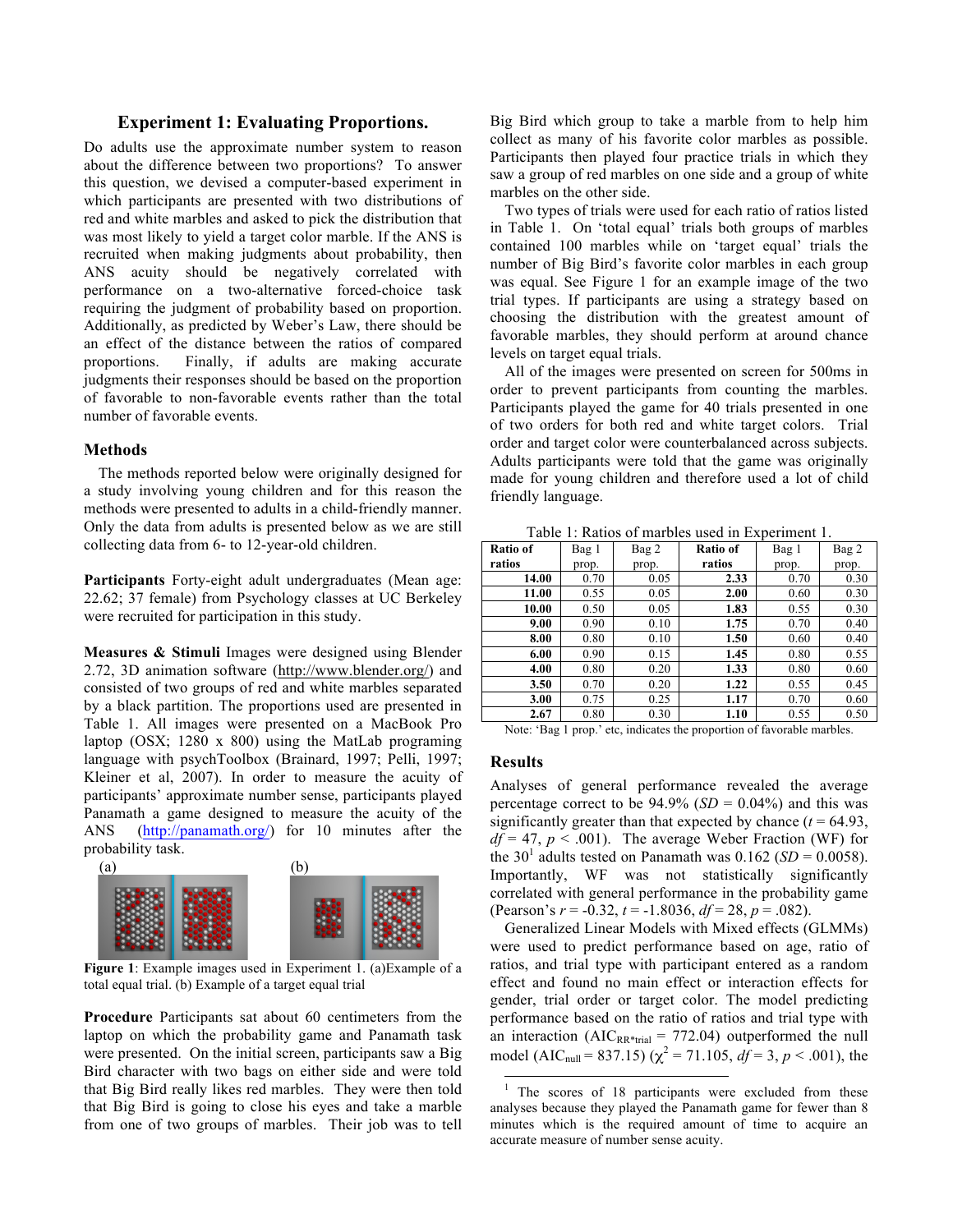model predicting performance based on ratio of ratios  $(AIC_{RR} = 822.81)$  ( $\chi^2 = 54.7$ ,  $df = 2$ ,  $p < .001$ ), age (AIC<sub>age</sub> = 839.15) ( $\chi^2$  = 71.105, *df* = 2, *p* < .001), trial type (AIC<sub>trial</sub> = 824.72) ( $\chi^2$  = 56.674, *df* = 2, *p* < .001), ratio of ratios and trial type (AIC<sub>RR+trial</sub> = 810.22) ( $\chi^2$  = 40.177, *df* = 1, *p* < .001), ratio of ratios, trial type, and age  $(AIC_{RR+trial+age}$ 812.22) ( $\chi^2$  = 40.176, df = 0,  $p \lt 0.001$ ). Average performance by trial type and ratio of ratios is plotted in Figure 2.

Analysis of the coefficients revealed that as the ratio of ratios increased the chances of a correct response increased by 4%. The chance of a correct response on total equal trials was 88% less likely than for target equal trials and the effect of ratio of ratios was 4.9 times greater for total equal trials than for target equal trials.



Proportion Correct by Ratio of Ratios and Trial Type

**Figure 2**: Percentage correct by trial type and ratio of ratios.

#### **Discussion**

These results suggest that the ANS may not be used in judgments of probability based on proportion: there was not a statistically significant correlation between participants' Weber fraction and general performance in the probability discrimination task, with a sample size  $(n = 30)$  where a large effect  $(r > 0.5)$  would have been detected (Cohen, 1988). Interestingly, there was an effect of ratio of ratios on performance in this task and this effect was in the expected direction: as the ratio of ratios increases so did performance, a finding that mirrors the distance effect reported in the ANS literature.

The GLMMs also revealed that performance improved on trials in which the number or target marbles is equal suggesting that participants' judgments were influenced by the number of favorable marbles. However, it should be noted that performance on both target equal and total equal trials was significantly above chance indicating that participants did not adopt a strategy based solely on the number of favorable marbles but rather that performance was enhanced on trials in which the target number of marbles was equal indicating that some participants may have adopted a strategy of avoiding the choice with the most red on some trials.

Several questions arise in response to these findings. First, and most importantly, it is interesting that there was no significant correlation with ANS acuity but it remains unknown if this is true of children as well. It is possible that adults have learned a non-numerical strategy and therefore no longer use their ANS when making probabilistic judgments. Future research will investigate the influence of ANS acuity on children's probability judgments. Second, the astute reader will notice that the ratio of ratios that were used in Experiment 1 were mostly comparisons of favorable (above 50% chance) distributions to unfavorable (below 50% chance) distributions. It seems likely that different results may be found when comparing favorable distributions to other favorable distributions as well as comparing unfavorable to other unfavorable distributions.

Another issue with the design of Experiment 1 arises from the analysis of trial type in which there was enhanced performance for target equal trials. Using the current design it is impossible to tell if participants were relying solely on approximations of either target or non-target marbles or whether they were reasoning about the proportion of target to non-target marbles. Trials in which the distribution with a lower proportion actually has a higher number of favorable marbles would show such an effect. Finally, it is impossible to tell to what extent participants' judgments are influenced by the proportion of area of the two colors rather than the proportion of the number of marbles, given that all the marbles were the same size. Considering the lack of correlation with ANS acuity in the adult sample, it is possible that participants are making proportional judgments based on area rather than numerosity. Each of these points is addressed by design modifications made in Experiment 2.

# **Experiment 2: Area, number & chance.**

Several changes were made to the design of Experiment 2 in order to address the potential limitations of Experiment 1 and explore the possibility that participants are not recruiting the ANS when making judgments but are instead using other possible alternative strategies. The results we present here constitute pilot data for a more comprehensive study. The full version of the study will include more trials with a wider range of ratio comparisons.

### **Methods**

**Participants** 19 undergraduates (Mean age: 21 years (SD = 1.94 years); 14 female) enrolled in psychology classes at U.C. Berkeley participated in this experiment.

**Measures & Stimuli** New ratio of ratios comparisons were chosen to include favorable vs unfavorable (F:U), favorable vs favorable (F:F), favorable vs 50% chance (F:C), 50% chance vs unfavorable (C:U), and unfavorable vs unfavorable (U:U) comparisons similar to Drucker, Rossa and Brannon (2016).

Three trial types were used for each of the ratio of ratios. On 'total equal' trials the total number of marbles in both distributions was equal while on 'number vs proportion' trials there were more favorable marbles in the distribution with the lower proportion. As in Halberda and Feigenson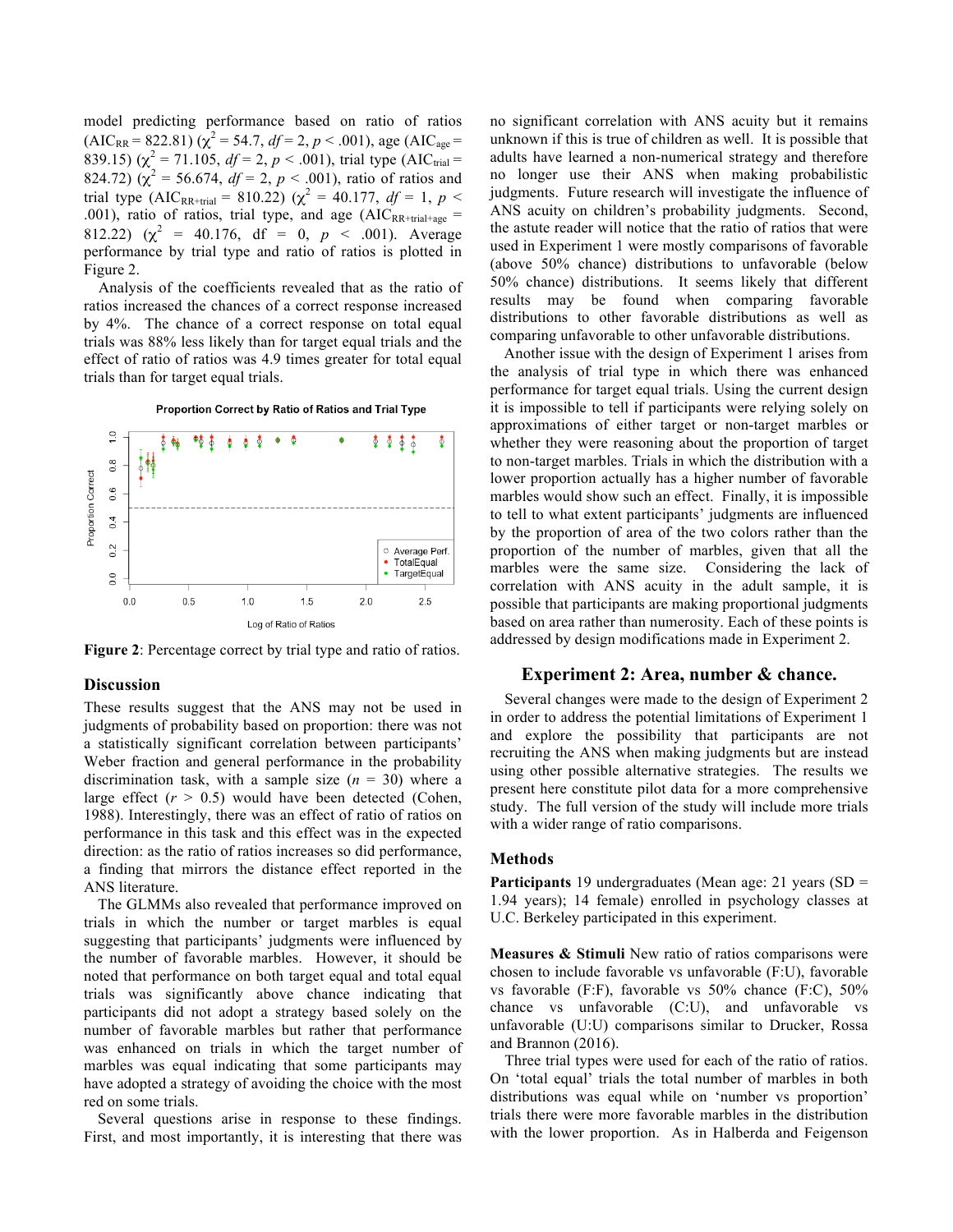(2008), 'area anti-correlated' trials included larger favorable marbles in the lower proportion distribution and smaller favorable marbles in the higher proportion distribution such that the proportion of area of favorable color in the lower proportion distribution was equal to the proportion of the number of marbles in the higher proportion distribution and vice versa. See Figure 3 for example images of trial types.



**Figure 3**: Example images used in Experiment 2. (a) Example of a total equal trial. (b) Example of a number vs proportion trial. (c) Example of an area-anticorrelated trial.

**Procedure** Images were presented using the same procedure as in Experiment 1 and the instructions were exactly the same except that participants were no longer asked to help Big Bird but instead were asked to choose the box most likely to yield a red marble. During practice trials participants were shown that the trays containing the marbles were dumped into two different boxes which were then shaken up. This was done in order to reduce the use of spatial cues that could influence the participant's selection. box they chose would tip over and dispense a single marble. Participants were also told that the size of the marble did not matter and the large marbles are just as likely to fall out of the box as small marbles. Finally, participants played the Panamath game after the probability task for 10 minutes in order to measure their ANS acuity.

### **Results**

Participants' average performance is presented in figure 4. Mean overall percentage correct was 70.3% (*SD* = 14.9%), and this was significantly better than chance ( $t =$ 5.936,  $df = 18$ ,  $p < .001$ )). The average Weber Fraction (WF) as measured by Panamath was  $0.156$  (*SD* = 0.029) and participant's WF was not statistically significantly correlated with general performance in the probability game (Pearson's *r* = -0.39, *t* = -1.762, *df* = 17, *p* = .096).

As with Experiment 1, GLMMs were used for the analyses. Model comparisons revealed that the model with the best fit was that which predicted performance based on ratio of ratios, trial type, and the interactions between ratio of ratios and trial type ( $AIC_{RR*trial} = 576.33$ ). This model outperformed the null model (AIC<sub>null</sub> = 677.35) ( $\chi^2$  = 111.02,  $df = 5$ ,  $p < .001$ ), as well as models predicting performance based on the ratio of ratios ( $AIC_{RR} = 652.97$ )  $(\chi^2 = 84.64, df = 4, p < .001)$ , trial type (AIC<sub>trial</sub> = 608.78)  $(\chi^2 = 38.45, df = 3, p < .001)$ , and ratio of ratios and trial type (AIC<sub>RR+trial</sub> = 580.4) ( $\chi^2$  = 8.07,  $df = 2$ ,  $p = .018$ ). Gender, age, comparison category, trial order and target color were not significant predictors of performance.

Analyses of the coefficients of the superior model revealed that as the ratio of ratios increased participants were more than twice as likely to make a correct choice. Both the number vs proportion and the area anti-correlated trials had a negative effect on the likelihood of a correct response with number vs proportion trials decreasing the chances of a correct response by 93.2% and area anticorrelated trials by 12.7%. Interestingly, the interaction terms indicated that the effect of ratio of ratios increased by 4% for number vs proportion trials and decreased by 52.4% for area anti-correlated trials.





**Figure 4**: Proportion correct by trial type, ratio of ratios, and comparison category

### **Discussion**

Not surprisingly, performance on this task was much worse than performance in Experiment 1 and this is probably due to the fact that we included many more difficult trials. In particular, the number vs. proportion and area anti-correlated trials were meant to be more difficult than the target equal trials used in Experiment 1. The interaction between ratio of ratios and trial types suggest that participants are using an area calculation as part of their estimations and this is interesting given the lack of an effect of area in the ANS literature (Halberda & Feigenson, 2008). Importantly, the comparison category did not seem to affect participant's judgments which may indicate that adult participants are able to compute an accurate probability estimate regardless of the likelihood of obtaining a target event. However, since there are only two of each comparison category and the comparisons are not evenly spaced throughout the ratios of ratios used in the study, the effect of qualitative distinctions between comparisons must remain open to speculation.

Interestingly, performance was still above chance even with the more difficult trials used in Experiment 2 and there was still no correlation with ANS acuity even though there was still a significant effect of the ratio of ratios. It is still too early to definitively rule out the role of the ANS in probability judgments since participants may be using some computation applied to their estimates of the number of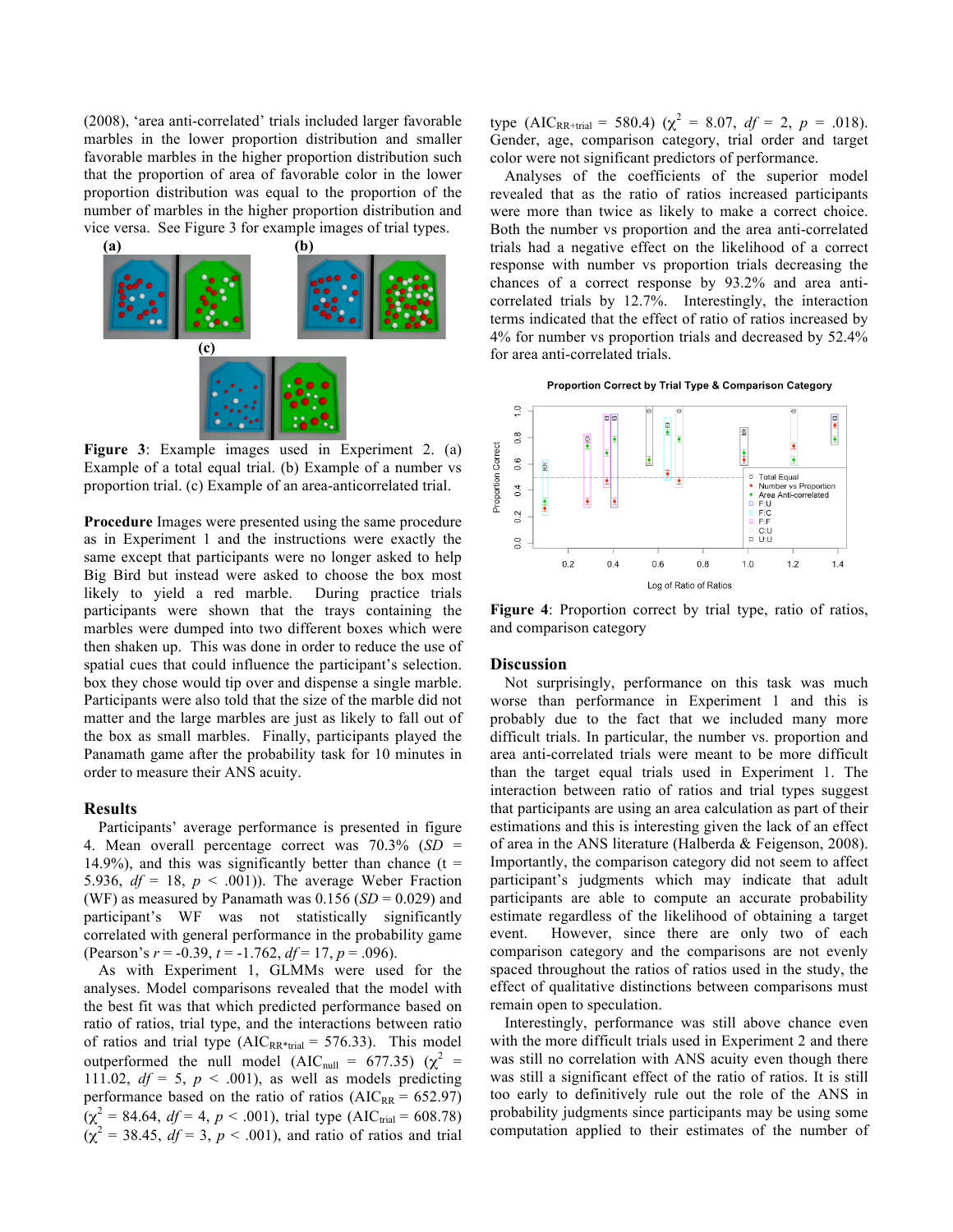target and non-target marbles. For example, the participant might estimate the total number of target marbles as well as the total number of marbles for both distributions. Since ANS estimates are inexact, even for those who have with high number sense acuity, an error in any one of these estimates could lead to an incorrect judgment. For this reason it is necessary to understand the computations that lead to accurate performance as well as the strategies that people may adopt when reasoning about the probability of discrete binary outcomes.

# **Models of Probability Discrimination**

Several studies investigating the approximate number sense (Halberda & Feigenson, 2008; Pica et al. 2004) have used computational models based on signal detection theory in the psychophysical literature (Green & Swets, 1966). The psychophysics model assumes that participants' approximations form a Gaussian distribution on a mental number line around a mean close to the actual number of objects being estimated and a standard deviation given by the participants' number sense acuity, or Weber fraction, multiplied by the mean. When presented with two groups of objects and asked which has more the participants' estimates form two Gaussian distributions which overlap based on the distance between their means and the size of their standard deviations. The area of overlap can be thought of as the probability of a subject making an error, which can be modeled using the psychophysical function based on the CDF of the Gaussian distribution:

$$
P(R_c) = \Phi\left(\frac{\mu_1 - \mu_2}{\sqrt{2w}\sqrt{\mu_1^2 + \mu_2^2}}\right) = \frac{1}{2} erfc\left(\frac{\mu_1 - \mu_2}{\sqrt{2w}\sqrt{\mu_1^2 + \mu_2^2}}\right)
$$
(1)

where  $P(R_c)$  is the probability of a correct response, *w* is the subjects' Weber fraction,  $\mu_1$  and  $\mu_2$  are the means of the two numbers being estimated, and Φ is the Cumulative Distribution Function (CDF) of the Gaussian distribution.

This model assumes that participants estimate probability as an exact numerical value between 0 and 1. Although Equation 1 seems to be a plausible model for how people are making judgments about probability based on comparisons of two binary distributions, assessment of the likelihood of this model reveals that it is not well fit to the data. Figure 5 provides the model predictions alongside the data from Experiments 1 and 2.

The probability of selecting a target color marble from the distributions used in Experiments 1 and 2 can be represented as rational numbers between 0 and 1. If the subjects in our study are using their ANS to calculate probabilities they would need to approximate the number of favorable objects and divide this by the total number of all objects in the distribution which could be modeled using the distribution of a ratio of two random variables. Although a general form for calculating the probability density function for this distribution exists (Hinkley, 1969), a model using assumption distribution makes similar predictions as the model assuming a Gaussian distribution with the ratio comparisons that are reported for Experiments 1 and 2 above.





Percentage Correct: Model Predictions, and Experiment 2 Data



**Figure 5**: Model predictions for the Gaussian model along with data from Experiments 1 and 2. (a) Predictions and data for Experiment 1. (b) Predictions and data for Experiment 2.

### **General Discussion**

Using a combination of experimental evidence and computational modeling we sought to demonstrate the role of the approximate number sense in adult participants' judgments of probability based on proportion. In two experiments we demonstrated that adults' ANS acuity was not statistically significantly correlated with performance on a probability discrimination task. Since a large correlation would have been detected in these experiments, these results suggest that the ANS is not recruited when people make judgments about probability based on proportion.

It is possible that participants' judgments about probability comparisons are more heavily influenced by qualitative factors such as trial type and comparison category. Future work will include larger numbers of more varied comparisons in order to more thoroughly investigate the factors influencing probability judgments. In addition, we plan to use more complex models that can account for